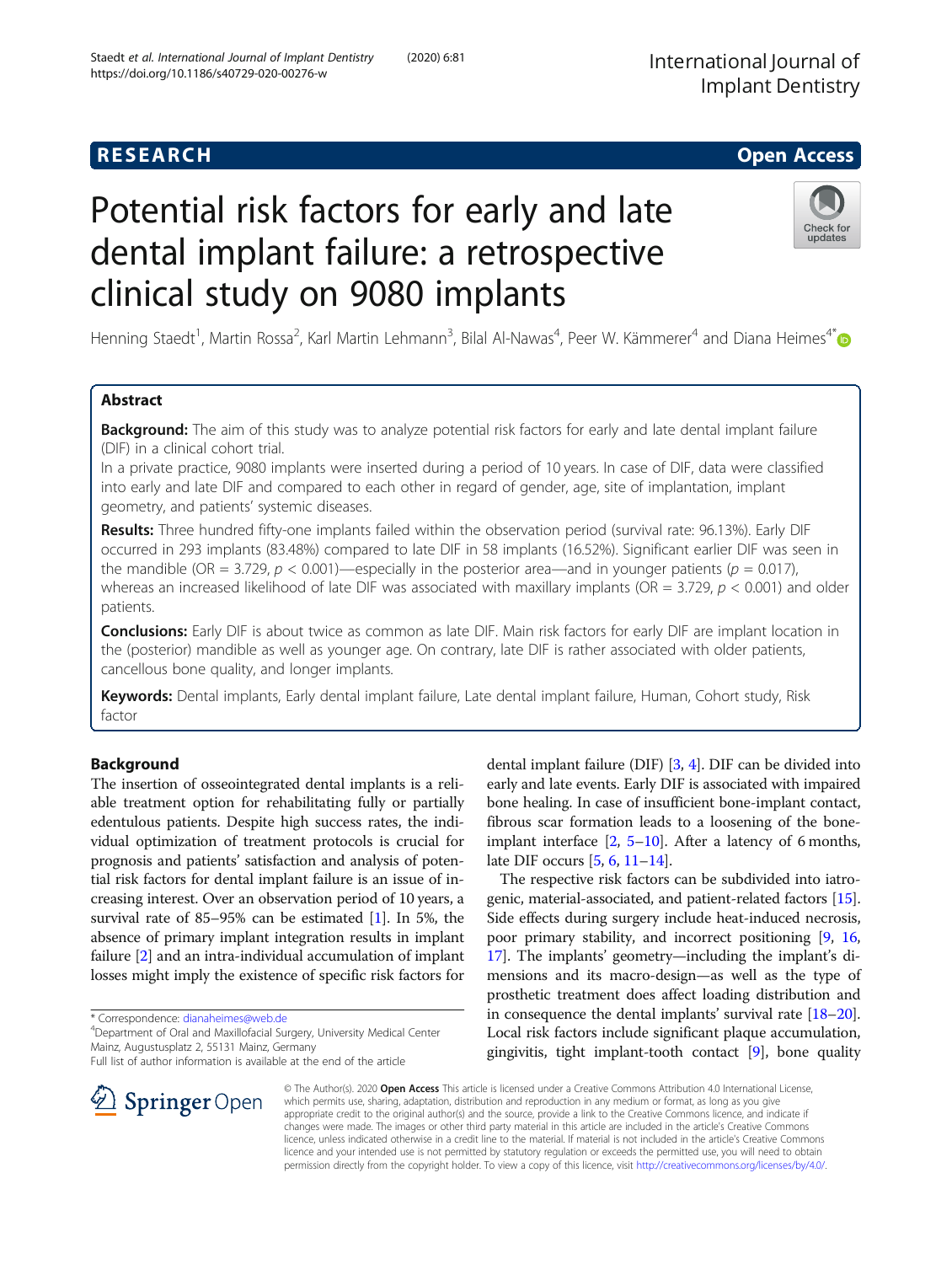and quantity [[21](#page-8-0)–[24\]](#page-8-0), poor oral hygiene, periodontal disorders, and chronic occlusal trauma [\[25\]](#page-8-0). Also, systemic factors like xerostomia, osteoporosis, cardiovascular diseases, and diabetes mellitus are reported to influence the patients' wound-healing capability [\[5](#page-8-0), [15,](#page-8-0) [20,](#page-8-0) [26](#page-8-0)–[29\]](#page-8-0).

The purpose of this study was to evaluate potential risk factors (age, gender, site of implant placement, implant geometry, systemic disease) for early and late DIF in a retrospective cohort analysis.

# Methods

# Study design

Patients, who received dental implants for different reasons within a defined period of 10 years (2002-2012) participated in the present study. The patients included are a subsample of all patients treated within the dental practice. Two hundred sixty-six patients, with a total of 351 implants that failed within the observation period, were analyzed retrospectively regarding the implants' survival time and conditions. The patients' medical records were checked for potential risk factors and, in case of further questions, the patients or their family doctors were consulted. A total of 9080 cases fitted the inclusion criteria: Homogeneity was ensured by using the same implant system (helical HiTec Tapered Self Thread implant, Hi-Tec Implants, Herzlia, Israel) inserted by the same dentists (S.H. and R.M.) in one practice. HiTec Tapered Self Thread implants are titanium implants designed with a tapered body and v-shaped threads. The apex is dome shaped and contains grooves. A hexagonal internal connection is placed within the straight head [\[30\]](#page-8-0).

Special interest was directed toward the analysis of implant failures. Implant failure was defined in case of high implant mobility and/or pain or infection (including periimplant radiolucency). Implants showing those signs were removed. Besides, a lost implant was defined to be an

|  |  | Table 1 Contingency analysis |  |  |
|--|--|------------------------------|--|--|
|--|--|------------------------------|--|--|

implant failure as well. The data was pseudonymized therefore, no approval by the ethics commission was needed.

# Surgery

The implants were placed under aseptic conditions after professional tooth cleaning and—if necessary—periodontal treatments according to the manufacturer's specifications (see Table 1). Before preparing the implantation site, augmentation techniques were performed depending on the patients' characteristics. Teeth were removed and the bone was allowed to heal for 8 to 16 weeks. The protocol was performed depending on the patient's health, clinical situation, and bone quality and quantity. The basic surgical protocol was to place implants and abutments at once (1-stage) when treating patients in the—especially maxillary—front tooth area  $(n = 81)$ . A 2-staged surgery was the basic protocol for posteriorly placed implants ( $n = 230$ ). Prosthetic loading was conducted according to surgical standards (hygiene, precision, soft tissue management) and after a latency of either three to 4 months in implants placed within the mandible or 4 to 6 months in implants inserted within the maxilla. After the insertion of the two-piece implants, titanium abutments with fixed partial dentures were utilized. It was taken care that static and dynamic occlusion was checked intensively.

#### Follow-up

All patients were followed up by the dentist in charge for a mean of  $5.42$  years (min. = 1 month, max. =  $120$ months, SD = 20.76 months) or until the implant failed/ was removed. Patients who missed the follow-up appointments or left the practice within a period of 2 years were excluded from the study. Radiographs were taken preoperatively and directly after surgery. Clinical evaluations including soft tissue quality, healing at the implant

|                          | Pearson's chi-square $(\chi^2)$ | P value | Phi $(\Phi)$ contingency coefficient | Cramers V |
|--------------------------|---------------------------------|---------|--------------------------------------|-----------|
| Age                      | 5.743                           | 0.017   | 0.147                                |           |
| Gender                   | 0.014                           | 0.904   | 0.007                                |           |
| Jaw                      | 13.358                          | 0.001   | 0.224                                |           |
| Location                 | 6.635                           | 0.383   | 0.053                                |           |
| Length                   | 13.554                          | 0.004   |                                      | 0.197     |
| <b>Diameter</b>          | 2.510                           | 0.474   |                                      | 0.085     |
| <b>CVD</b>               | 1.355                           | 0.244   | 0.071                                |           |
| <b>Diabetes mellitus</b> | 0.707                           | 0.400   | 0.052                                |           |
| Comorbidity              | 4.741                           | 0.029   | 0.134                                |           |

The table shows the computation of Pearson's chi-square  $(\chi^2)$  test, which was performed to check the correlation between the variables. As chi-square test lacks standardization, correlative measures like Phi (Φ) contingency coefficient (four fields table) and Cramers  $V \geq 4$  cases) were used to demonstrate the strength of association between the groups. A value of  $\geq 0.1$  was defined as a low association, a value of  $\geq 0.3$  up to < 0.5 as medium strength of association, and a value  $\geq$ 0.5 as a strong association between the groups. A p value  $\leq$  0.05 was termed significant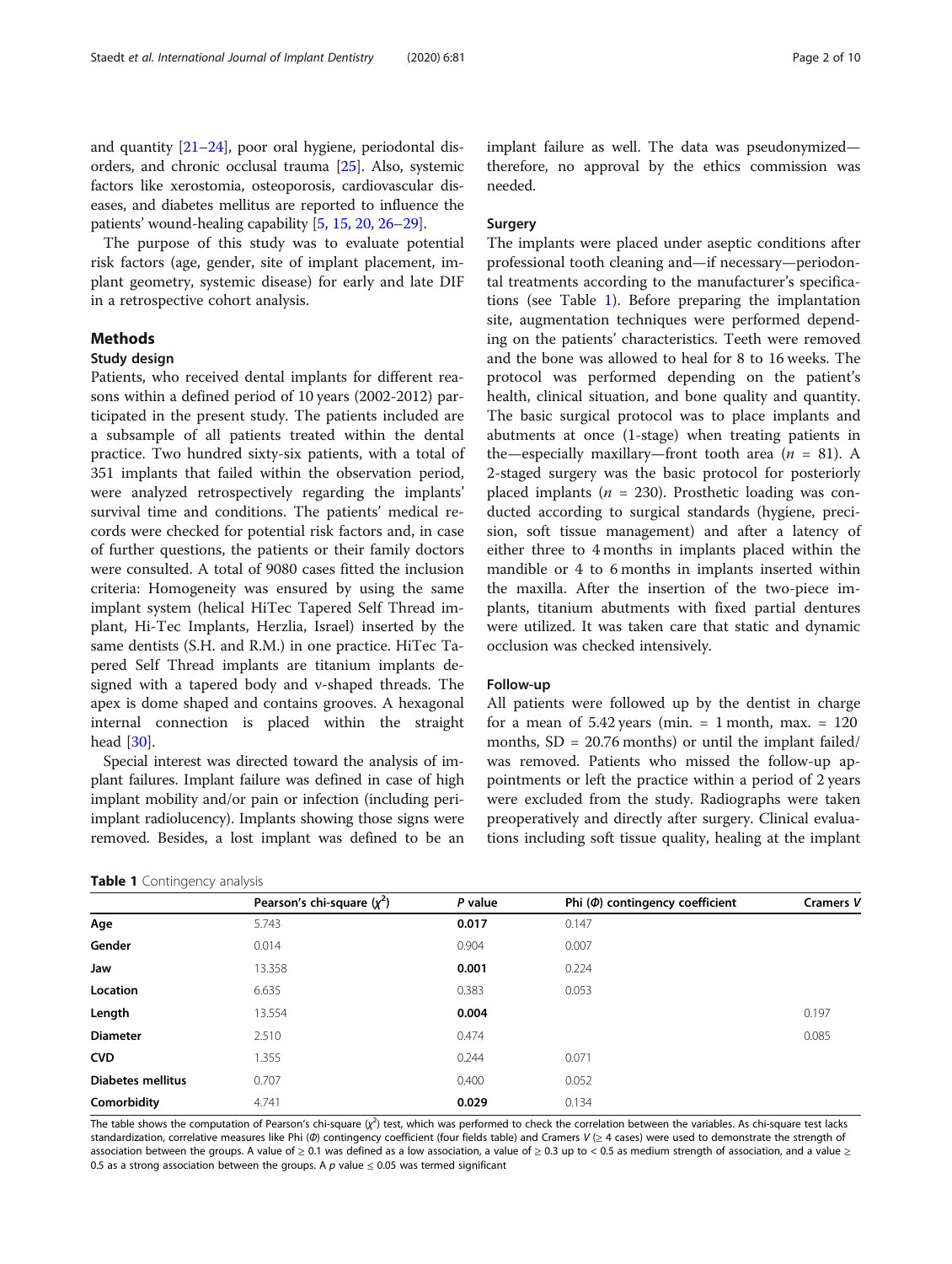site, implant stability, and periodontal status were conducted after 6 months. One year after surgery, radiographs were taken to evaluate bone resorption and quality. In case of adequate healing and implant stability, clinical evaluations were done every 6 months; if there was any sign of pain, infection, healing delay, or implant instability, recall intervals were shorter.

#### Parameters

Dental implant failure (DIF) was recorded and subdivided into groups of early and late events. Early DIF was defined as high implant mobility and/or pain or infection (including peri-implant radiolucency) within a period of 6 months after implantation. Besides, a lost implant within this period was defined to be an early implant failure as well. The occurrence of pathological radiological or clinical characteristics and the loss of an implant beginning after a latency of 6 months was termed as late DIF. The patients' gender and age as well as the implant location and geometric features (diameter and length) were collected and ranked. Furthermore, the occurrence of systemic diseases was analyzed as potential risk factors.

#### **Statistics**

In addition to the calculated overall implant survival (as ratio between implants in situ and failed implants), the incidence of potential risk factors was compared between the group with early and late DIF. A differentiation between risk factors on patient level (each patient as the statistical unit with patients presenting or not presenting implant failure) and implant level was done. As the data contained nominal variables, Pearson's chi-Square  $(\chi^2)$  test was performed to check the correlation between the variables. As chi-square test lacks standardization, correlative measures like Phi  $(\Phi)$ contingency coefficient (four fields table) and Cramers  $V$  ( $\geq 4$ cases) were used to demonstrate the strength of association between the groups. A value of  $\geq 0.1$  was defined as a low association, a value of  $\geq 0.3$  up to < 0.5 as medium strength of association, and a value  $\geq 0.5$  as a strong association between the groups. Metric variables were analyzed using the binary and multivariate logistic regression analysis and categorized regarding their odds ratio (OR). The data is displayed as OR with a confidence interval (CI). The statistical analyses were performed using SPSS version 24 for Windows (IBM, Armonk, New York). A  $p$  value  $\leq 0.05$  was termed significant.

# Results

# Descriptive analysis

Within this study, 9080 dental implants were analyzed regarding their survival time. Patients who received dental implants within the defined period of time were followed up for a mean of  $5.42$  years (min.  $= 1$  month, max.  $= 120$  months,  $SD = 20.76$  months) or until the implant failed/was removed. In total, 351/9080 implants failed among 266 patients. This corresponds to a survival rate of 96.13% (survival analysis see Fig. [1](#page-3-0)). Early dental implant failure occurred with a rate of 83.48% ( $n = 293$ ), whereas late failure exhibited a 16.52% rate of occurrence ( $n = 58$ ). One implant/patient was lost in 76.3% of cases ( $n = 203$ ), whereas 23.7% of patients showed several implant losses.

## Age

The total study population showed a mean age of 61.5 years (min.  $= 21$ , max.  $= 88$ , SD  $= 20.5$ ). Both early and late DIF occurred most in patients of 60 to 70 years (see Fig. [2\)](#page-3-0). The contingency analysis could display a statistically significant correlation between patients younger and older than 60 years, and the measured event  $(x^2 =$ 5.743,  $p = 0.017$ ,  $\Phi = 0.147$ .

#### Gender

Males showed a higher incidence ( $n = 142, 56.7\%$ ) of implant failures than females ( $n = 124, 43.3%$ ) without significant differences between groups. Even if early and late DIF accumulated among male patients (male patients early DIF:  $n = 116, 43.61\%$  and late DIF:  $n = 26$ , 9.77%; female patients early DIF:  $n = 102$ , 38.35%, late DIF  $n = 22, 8.27\%)$ , no statistically significant correlation between the patients' gender and the measured event was seen ( $\chi^2$  = 0.014,  $p$  = 0.904,  $\Phi$  = 0.007).

#### Implant site location

A total of 178 implants (50.7%) in 136 patients inserted in the maxilla and 173 implants (49.3%) in 130 patients inserted in the mandible failed within the observation period. Early failure of implants inserted into the mandible was seen in 118 patients (44.36%), whereas maxillary placed implants failed in 100 patients (37.59%). Late DIF occurred thrice as often in the maxilla  $(n = 36,$ 13.53% versus  $n = 12, 4.51\%$  in the mandible). The contingency analysis displayed a statistically significant correlation ( $\chi^2$  = 13.358,  $p < 0.001$ ) with a medium strength of association ( $\Phi = 0.224$ ).

Implants located in the frontal area (central incisor to canine) failed in 92 patients (34.59%), implants inserted in the posterior area of the jaw (1st premolar to 2nd molar) in 174 patients (65.41%). Early DIF occurred more often in patients with posteriorly placed implants with a frequency of 52.63% ( $n = 140$ ) in comparison to implants located in the front tooth area ( $n = 78$ , 29.32%). In accordance, late DIF was more frequent in patients with posteriorly placed implants (front:  $n = 14$ , 5.26% and posterior:  $n = 34$ , 12.78%). Here, the contingency analysis displayed no statistically significant correlation ( $\chi^2$  = 6.635, p = 0.383,  $\Phi$  = 0.053) between the groups.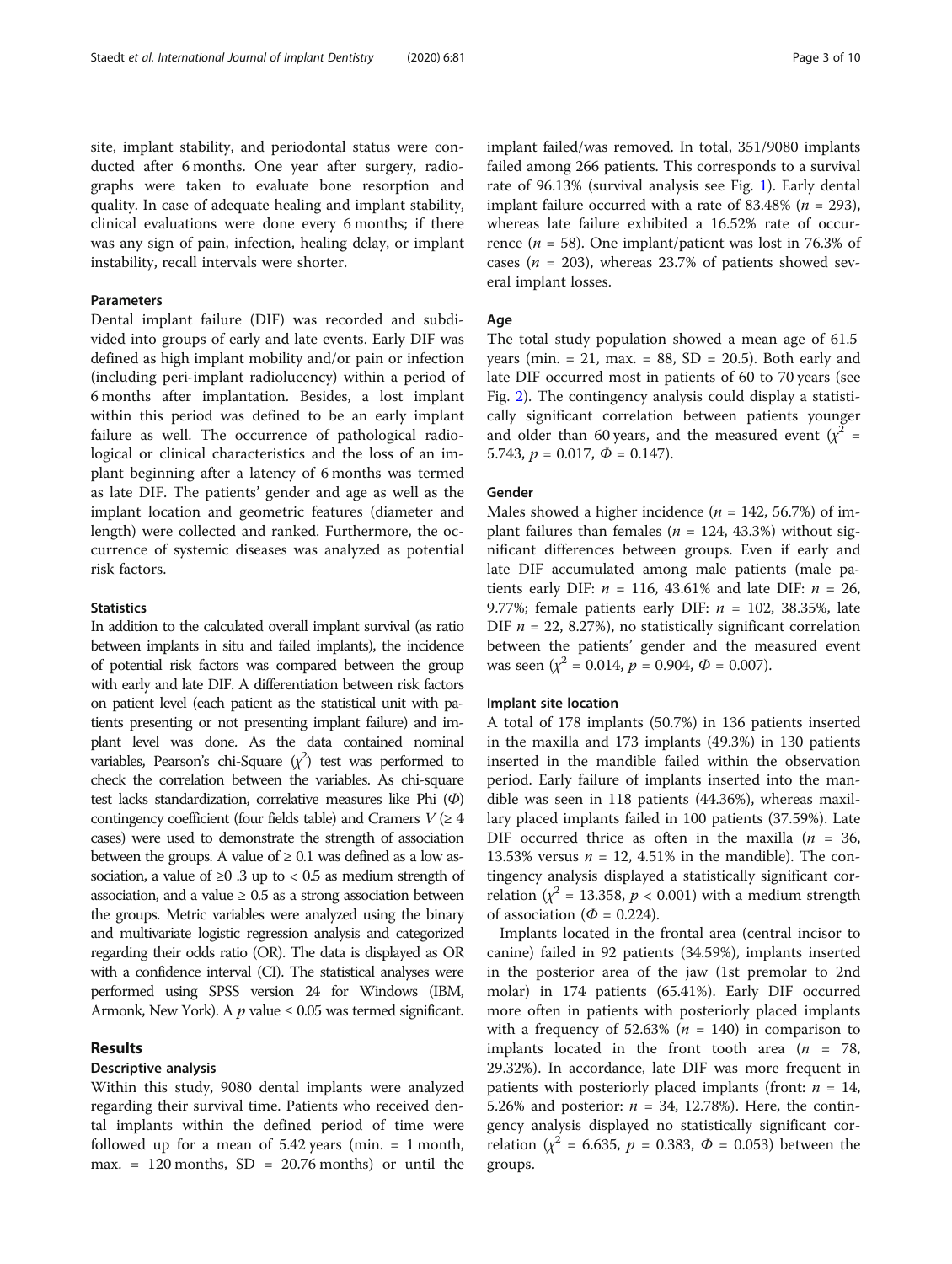<span id="page-3-0"></span>

# Implant geometry

A total of 9080 implants were inserted during the observation period. Ten percent ( $n = 908$ ) had a length of 8 mm and smaller, 53% measured 10 mm ( $n = 4812$ ), 35% 1.5 mm ( $n = 3178$ ), and 2% of implants showed lengths of 13 mm and larger ( $n = 182$ ). In general, an accumulation of DIF could be observed for implants measuring 10 mm in length (failed ratio:  $n = 185, 52.7\%$ ; total ratio: 31/4812), and 3.75 mm in diameter (failed ratio:  $n = 132, 37.6\%$ ; total ratio: 132/3360). Two thousand five hundred forty-two implants of 3.3 mm in diameter were inserted during the observation period (28%).

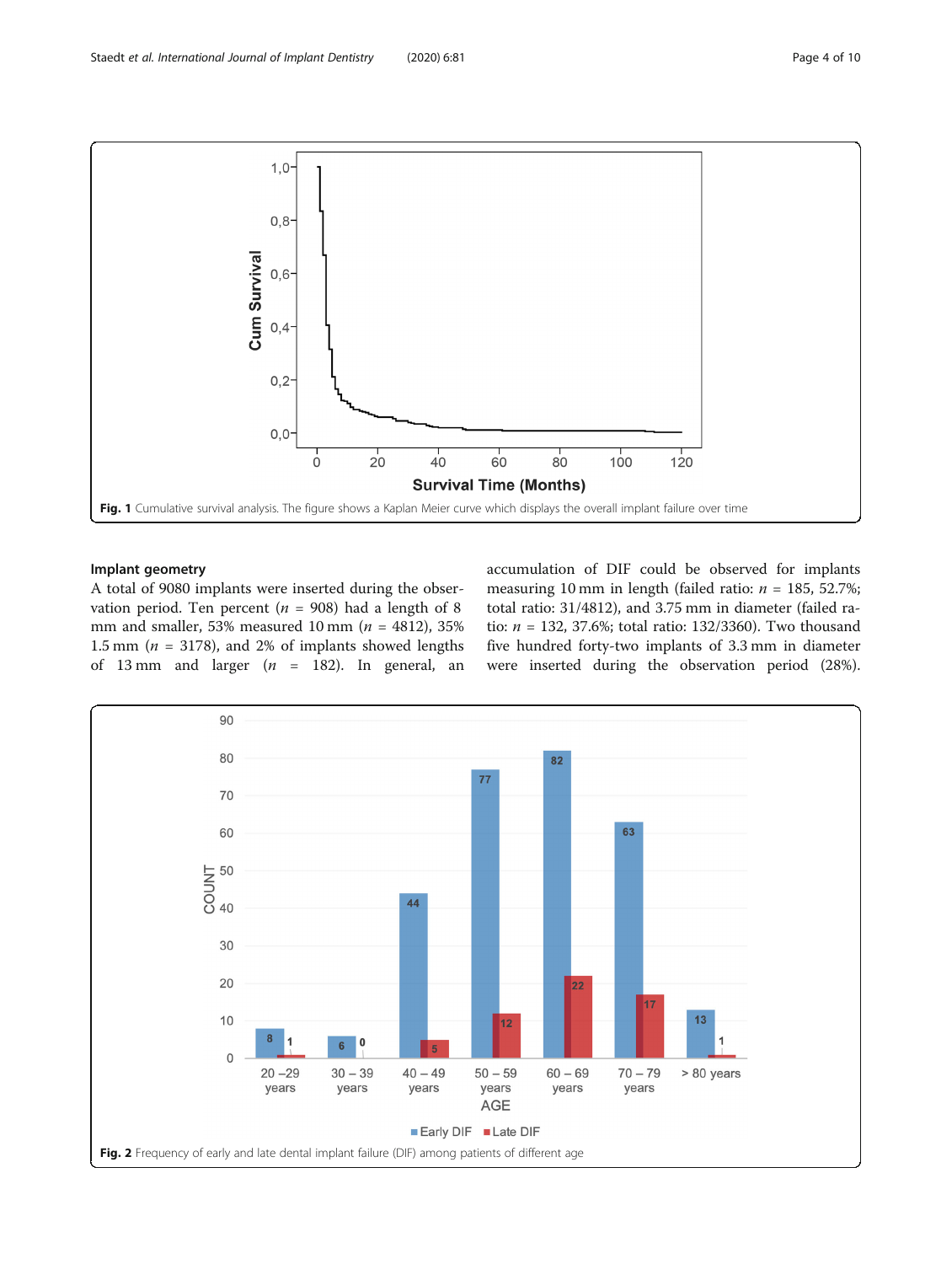Implants of 3.75 mm were inserted more frequently  $(n =$ 3360, 37%) than implants of 4.2 mm ( $n = 2270, 25\%$ ) and lager ( $n = 908$ , 10%). Early DIF occurred more often in implants measuring 10 mm ( $n = 134, 38.2\%$ ) in comparison to both, smaller and larger implants. Furthermore, a high frequency of late dental implant failure could be recorded in implants of both, 10 mm ( $n = 51$ , 14.5%) and 11.5 mm ( $n = 47, 13.4\%$ ) in length (see Fig. 3). The contingency analysis showed a statistically significant correlation ( $\chi^2$  = 13.554,  $p$  = 0.004) and a medium strength of association (Cramers  $V = 0.197$ ) between implant length and dental implant failure. In contrast, groups of different diameters displayed no significant correlation ( $\chi^2$  = 2.510,  $p = 0.474$ , Cramers  $V = 0.085$ ) with a greater incidence of early events in implants of smaller diameter  $(3.3 \text{ mm: } n = 72, 20.5\%; 3.5 \text{ mm: } n = 88, 25.1\%; 4.2 \text{ mm:}$  $n = 62$ , 17.7%) and a maximum frequency of late losses in implants of 3.75 mm ( $n = 44$ , 12.5%) (see Fig. [4\)](#page-5-0).

## Systemic diseases

One hundred fifty-three patients were suffering from cardiovascular diseases (CVD; 57.52%), 7.52%  $(n = 20)$ from diabetes mellitus, and 12 patients (4.51%) showed a comorbidity of both cardiovascular diseases and diabetes mellitus.

#### Cardiovascular disease

In 89 (33.46%) patients suffering from CVD, implants failed early, whereas late DIF happened only in 24 patients (9.02%). The contingency analysis could not show a significant correlation ( $\chi^2$  = 1.355,  $p$  = 0.244,  $\Phi$  = 0.071) between CVD and DIF between both groups.

#### Diabetes mellitus

Fifteen patients (5.64%) suffering from diabetes mellitus showed an early and 5 patients (1.88%) a late event without significant correlation ( $\chi^2$  = 0.707,  $p$  = 0.400,  $\Phi$  = 0.052) between diabetes mellitus and both, early and late DIF.

#### **Comorbidity**

Analyzing a comorbidity of CVD and diabetes mellitus, 7 patients with early (2.63%) and 5 patients (1.88%) with late DIF were recorded. The contingency analysis showed a statistically significant correlation ( $\chi^2$  = 4.741, p = 0.029) with a medium strength of association ( $\Phi = 0.134$ ) between a comorbidity and DIF in both groups.

## Early and late DIF: logistic regression analysis

A logistic regression analysis was performed to ascertain the effects of the variables analyzed within this study on early and late DIF. First, a binary logistic regression

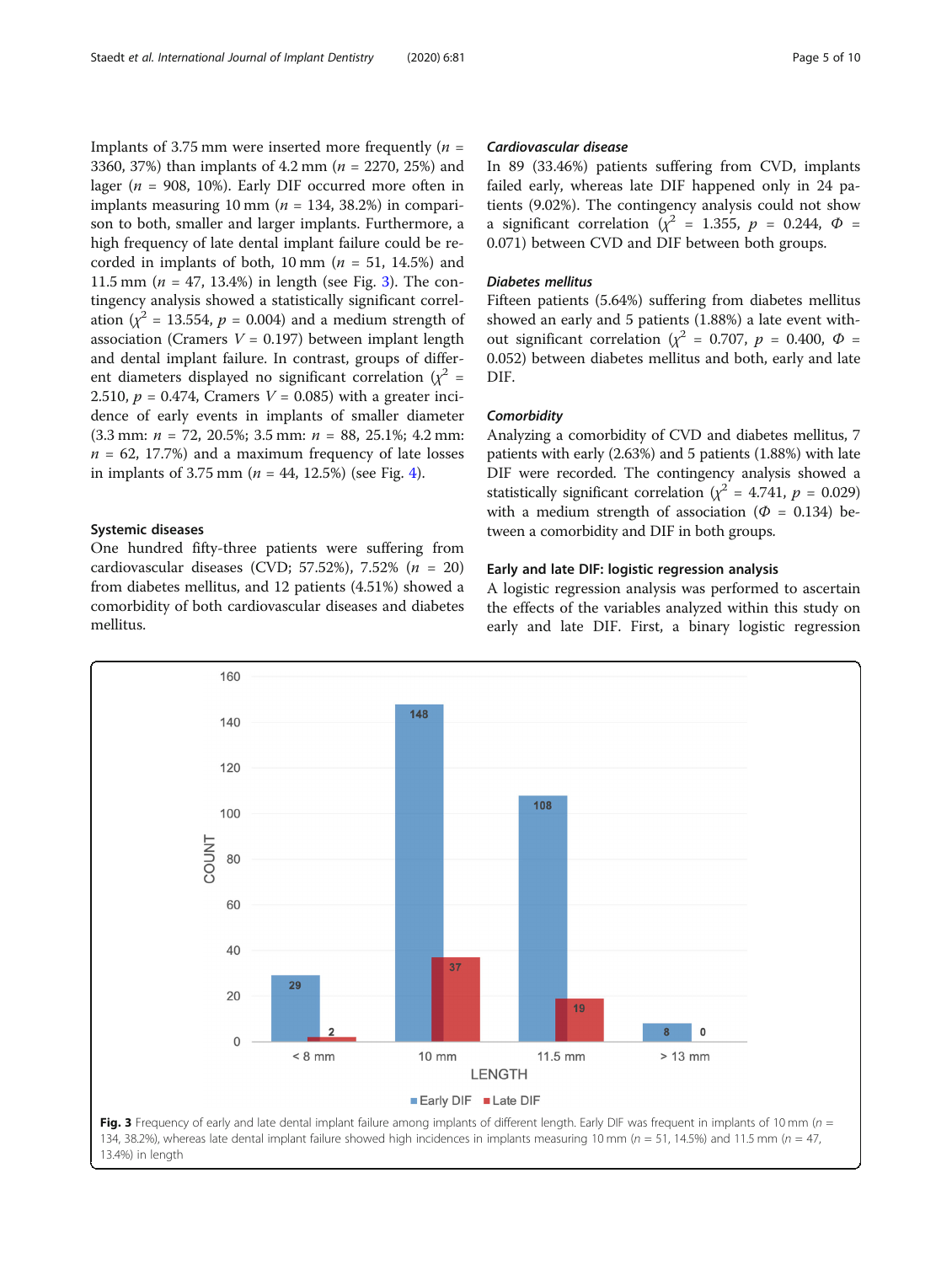<span id="page-5-0"></span>

analysis was performed for the independent variables (see Table 2); thereafter, a multivariate logistic regression analysis was needed to ascertain the effects of each factor (see Table [3\)](#page-6-0). The model for patients related factors (gender, age, jaw, CVD, diabetes mellitus) correctly classified 83.5% of cases with Nagelkerkes'  $R^2$  of 0.111, which corresponds to a moderate explanatory power [[31\]](#page-8-0). Analyzing the patient's gender and age, the regression analysis did not show different probabilities for early or late events between the groups. Maxillary implants showed a reduced likelihood (OR = 0.260;  $p \simeq$ 0.001; CI, 0.135–0.501) for early DIF, whereas they were 3.849 times as much as likely to exhibit a late event (OR  $= 3.849; p \cdot 0.001; C1, 1.995 - 7.425$  compared to implants placed in the mandible. Furthermore, the probabilities for early and late events did not differ between implants located within the anterior or posterior area of the jaw. Neither for diabetes nor for CVD associations with early and late DIF could be seen when comparing to healthy patients. The model for implant-related

Table 2 Binary logistic regression analysis

|                          | Reference value  | <b>SE</b> | Wald   | P value | OR late DIF | CI late DIF     | OR early DIF | CI early DIF     |
|--------------------------|------------------|-----------|--------|---------|-------------|-----------------|--------------|------------------|
| Age                      | 20-29 years      | 0.119     | 2.835  | 0.092   | 1.223       | 0.968-1.545     | 0.818        | 0.647-1.033      |
| Gender                   | Female           | 0.289     | 0.066  | 0.798   | 0.929       | 0.527-1.637     | 1.077        | $0.611 - 1.898$  |
| Jaw                      | Maxilla          | 0.328     | 16.054 | < 0.001 | 0.268       | $0.141 - 0.511$ | 3.729        | 1.959-7.100      |
| Location                 | Front            | 0.308     | 0.794  | 0.373   | 1.316       | 0.719-2.410     | 0.760        | 0.415-1.391      |
| Length                   | $< 8$ mm         | 0.217     | 0.107  | 0.744   | 0.932       | 0.609-1.425     | 1.073        | 0.702-1.642      |
| <b>Diameter</b>          | $3.3 \text{ mm}$ | 0.150     | 2.047  | 0.153   | 1.240       | 0.923-1.666     | 0.806        | $0.600 - 1.083$  |
| <b>CVD</b>               | No CVD           | 0.036     | 1.490  | 0.222   | 1.045       | $0.975 - 1.121$ | 0.957        | 0.892-1.027      |
| <b>Diabetes mellitus</b> | No diabetes      | 0.454     | 0.723  | 0.395   | 1.471       | 0.604-3.583     | 0.680        | 0.279-1.655      |
| Comorbidity              | No comorbidity   | 0.474     | 2.855  | 0.091   | 2.228       | 0.880-5.645     | 0.449        | $0.177 - 1.1.37$ |

Abbreviations: SE Standard error, OR Odds ratio, CI Confidence interval, DIF Dental implant failure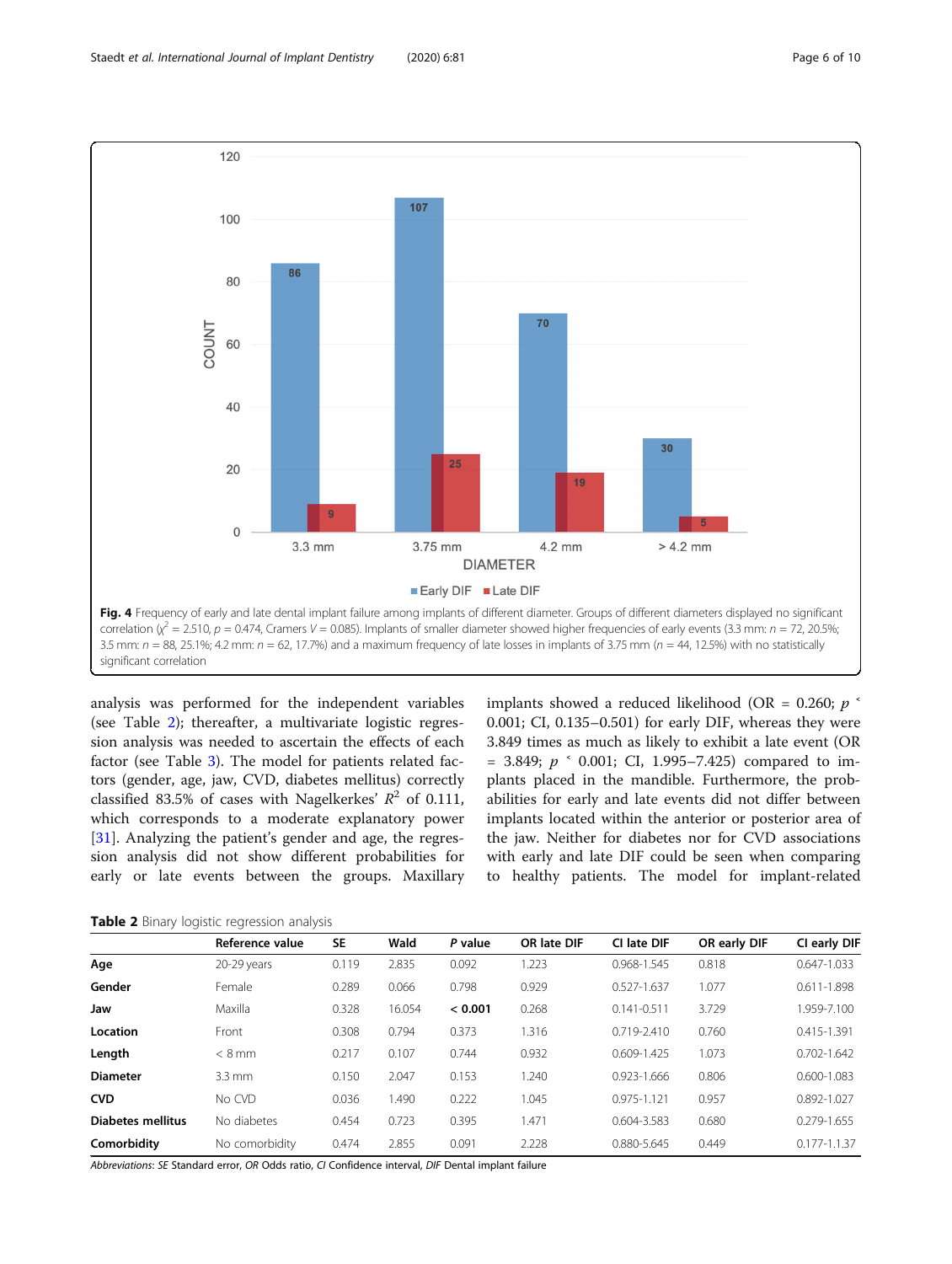|                   | Reference value  | <b>SE</b> | Wald   | P value | OR late DIF | CI late DIF     | OR early DIF | CI early DIF     |
|-------------------|------------------|-----------|--------|---------|-------------|-----------------|--------------|------------------|
| Age               | 20-29 years      | 0.119     | 2.835  | 0.092   | 1.223       | 0.968-1.545     | 0.818        | $0.647 - 1.033$  |
| Gender            | Female           | 0.289     | 0.066  | 0.798   | 0.929       | 0.527-1.637     | 1.077        | $0.611 - 1.898$  |
| Jaw               | Maxilla          | 0.328     | 16.054 | < 0.001 | 0.268       | $0.141 - 0.511$ | 3.729        | 1.959-7.100      |
| Location          | Front            | 0.308     | 0.794  | 0.373   | 1.316       | $0.719 - 2.410$ | 0.760        | 0.415-1.391      |
| Length            | $< 8$ mm         | 0.217     | 0.107  | 0.744   | 0.932       | $0.609 - 1.425$ | 1.073        | $0.702 - 1.642$  |
| <b>Diameter</b>   | $3.3 \text{ mm}$ | 0.150     | 2.047  | 0.153   | 1.240       | 0.923-1.666     | 0.806        | $0.600 - 1.083$  |
| <b>CVD</b>        | No CVD           | 0.036     | 1.490  | 0.222   | 1.045       | $0.975 - 1.121$ | 0.957        | 0.892-1.027      |
| Diabetes mellitus | No diabetes      | 0.454     | 0.723  | 0.395   | 1.471       | 0.604-3.583     | 0.680        | 0.279-1.655      |
| Comorbidity       | No               | 0.474     | 2.855  | 0.091   | 2.228       | 0.880-5.645     | 0.449        | $0.177 - 1.1.37$ |

<span id="page-6-0"></span>Table 3 Multivariate logistic regression analysis

Abbreviations: SE Standard error, OR Odds ratio, CI Confidence interval, DIF Dental implant failure

factors (length, diameter) correctly classified 63.5% of cases with Nagelkerkes'  $R^2$  of 0.010, which corresponds to a low explanatory power. Implants of different lengths or diameter could not be associated with an increased likelihood of either early or late DIF.

## **Discussion**

The aim of the study was an investigation of potential risk factors for early and late dental implant failure (DIF) by including both patient and implant-related factors. Despite low failure rates  $[1, 32]$  $[1, 32]$  $[1, 32]$  $[1, 32]$ , the evaluation of potential risk factors—especially regarding their impact on the moment of implant loss—is crucial for receiving a sustainable and secure long-term provision. Limited numbers of large studies examining risk factors comparing their impact on early and late events are available. In the present study, retrospective data on 351 implants in 266 routine patients inserted within a period of 10 years were classified into early and late DIF and compared to each other in regard of the patient's gender, age, site of implantation, implant geometry, and patients' systemic diseases.

Early DIF is associated with impaired bone healing and a reduced amount of implant primary stability by insufficient bone-to-implant contact [\[2](#page-8-0), [5,](#page-8-0) [8,](#page-8-0) [9\]](#page-8-0). Factors like heat-induced necrosis and incorrect positioning may lead to impaired osseointegration [\[9](#page-8-0), [16,](#page-8-0) [17\]](#page-8-0) resulting in early implant loss. Furthermore, systemic factors influencing the patient's wound healing capability  $[5, 15, 20, 15, 20]$  $[5, 15, 20, 15, 20]$  $[5, 15, 20, 15, 20]$  $[5, 15, 20, 15, 20]$  $[5, 15, 20, 15, 20]$  $[5, 15, 20, 15, 20]$  $[5, 15, 20, 15, 20]$ [26](#page-8-0)–[29](#page-8-0)] and local inflammation could be associated with an early DIF as well [[18](#page-8-0), [25,](#page-8-0) [33\]](#page-8-0). Contrary, late DIF is defined by a reduction of implant stability after a latency of 6 months  $[5, 11, 12, 14]$  $[5, 11, 12, 14]$  $[5, 11, 12, 14]$  $[5, 11, 12, 14]$  $[5, 11, 12, 14]$  $[5, 11, 12, 14]$  $[5, 11, 12, 14]$ . This is thought to be a multifactorial process, as both implant and patient-related factors influence the implants' long-term survival. On the one hand, loading distribution is affected by the implant's geometry as well as the type of prosthetic treatment in particular different occlusion concepts [[18](#page-8-0)–[20](#page-8-0)]. On the other hand, local risk factors like plaque

accumulation, gingivitis, bone quality and quantity, oral hygiene, periodontal disorders, and chronic occlusal trauma determine the implants' long-term outcome [\[9](#page-8-0), [21](#page-8-0)–[25](#page-8-0)].

The choice of a cut-off point comprises methodological problems: Event-based cut-off points like abutment connection [[34\]](#page-8-0)/prothesis placement [[35\]](#page-8-0) might result in an underestimation of failures due to impaired osseointegration. For example, in one-stage surgery/immediate loading, there is no time at risk. On the other hand, a time-based cut-off point as reported by Antoun et al. [\[36](#page-8-0)] might result in an overestimation of early DIF [[13\]](#page-8-0).

As implant failure is more a fluent process than an event, all cut-off points comprise of imprecisions. In a large retrospective clinical study, Jemt differentiated between event-based and time-based cut-off points and found a higher number of implant failures in the "timebased" group ( $n = 81$  implant failures at first year of follow-up vs.  $n = 73$  implant failures at "prothesis placement" as event-based cut-off point). Furthermore, he reported only 5% of DIF after a period of 8 months. As an event-based cut-off point depends on the surgical protocol that might differ significantly between one patient and another, and a time-based cut-off point at first-year results in an overestimation of early DIF [[13\]](#page-8-0), this work set a cut-off point at 6 month after implant placement especially as osseointegration takes approximately 3 to 6 months (depending on implantation site and bone quality) [\[37,](#page-8-0) [38\]](#page-8-0).

As described previously [[39,](#page-8-0) [40](#page-8-0)], gender did not show any correlation to DIF within this study. Within the contingency analysis, a higher age was correlated to late events, whereas younger patients tend to lose implants earlier. This result corresponds with previous studies [[40\]](#page-8-0). Lin et al. analyzed a total of 403 implants in an intermediate-term clinical study and detected a statistically significant OR for late implant loss for patients older than 40 years  $[14]$  $[14]$  $[14]$ . In case of younger patients,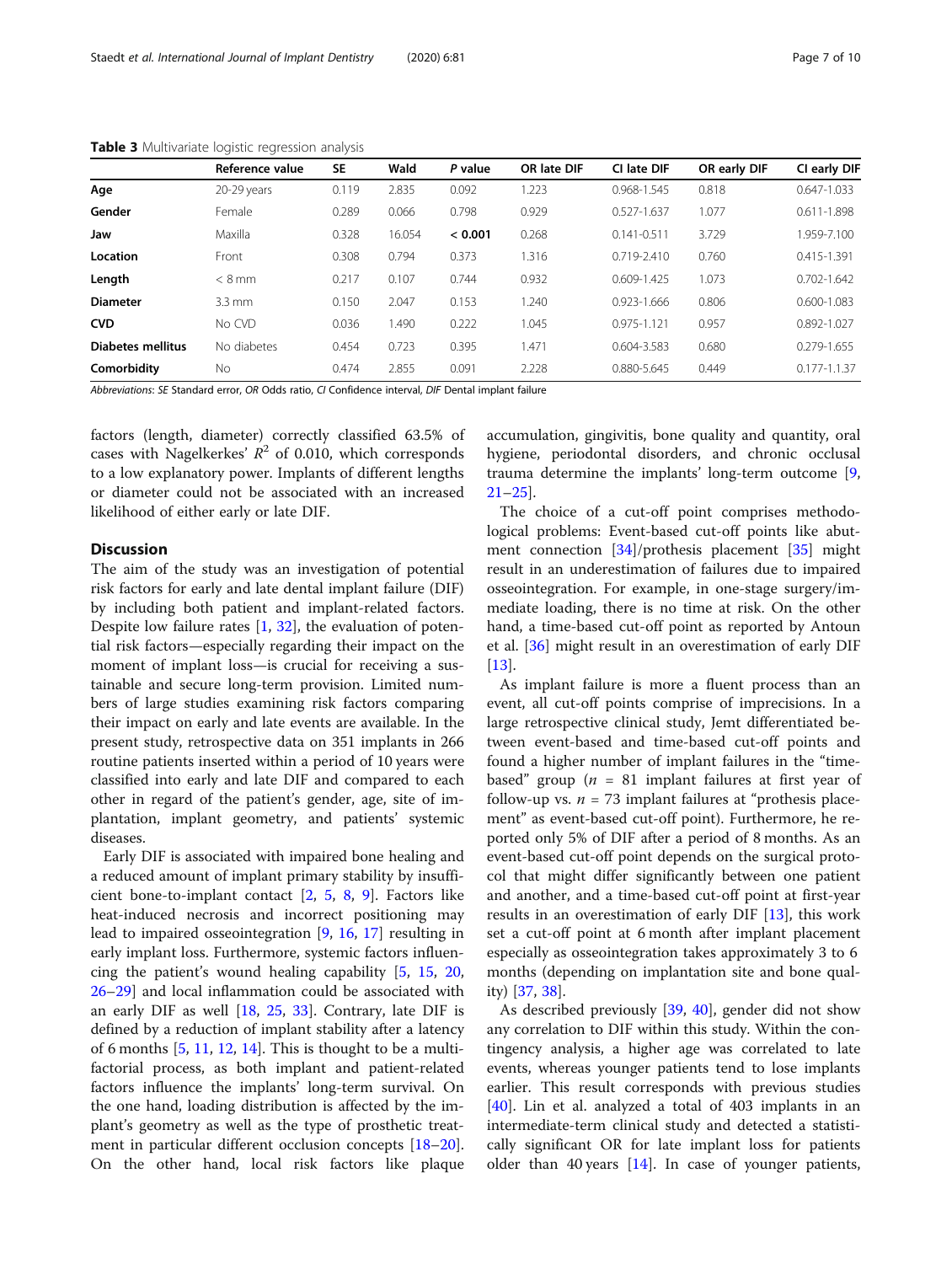early DIF may occur more often as they are more prone to an active lifestyle together with a potentially earlier overload of the placed implants. For older patients, an etiologically correlation to the patients' multi-morbidity, a decreased bone density, and several additional factors associated with age-related changes could be assumed [[27,](#page-8-0) [41\]](#page-9-0).

In the present study, early DIF was more frequent in implants placed in the mandible compared to the maxilla. As it impairs the process of osseointegration, thick and hard cortical bone and a reduced vascularization might affect the implant's short-term prognosis. Furthermore, a significant higher rate of late DIF was seen in the maxilla when compared to the mandible. This is in accordance to the literature  $[40]$  $[40]$ . As the upper jaw consists of a wide-meshed cancellous bone, the respective bone density is lower when compared to the mandible. This, in combination with the proximity to the sinus resulting in a reduction of bone quantity [\[42,](#page-9-0) [43](#page-9-0)], may cause a lower long-term stability. As studies report contradictory findings regarding the long-term prognosis for implants inserted either within the anterior or posterior area of the jaw  $[13, 14]$  $[13, 14]$  $[13, 14]$ , the present study gave evidence that posteriorly placed implants are in danger of DIF. Even if no statistically significant correlation was found, early and late DIF were more frequent in the posterior jaw (early DIF, 52.63%; late DIF, 12.77%) compared to the front tooth area (early DIF, 29.32%; late DIF, 5.26%). Impaired osseointegration resulting of thick bone and less blood supply, in combination with an occlusal overload within the early loading phase might explain these findings.

Despite current research, the effect of the implants' geometry is a controversial issue. Several studies showed that small implants failed more often and especially earlier than larger implants [\[24](#page-8-0), [44,](#page-9-0) [45](#page-9-0)], whereas others could not show any significant correlation between implant length and early or late events [\[46](#page-9-0)]. The present study showed implants of 10 mm in length to be positively correlated to both early and late DIF, whereas implants of bigger length were more likely to exhibit a late event than smaller implants. As the implants' geometry affects the loading distribution, a correlation to late DIF is possible  $[18–20]$  $[18–20]$  $[18–20]$ . In contrast, there was no statistically significant correlation between the implant's diameter and either early or late events within this study. Alsaadi et al. showed significantly higher late failure rates for implants of increasing diameter [[24](#page-8-0)], whereas others recommended implants of wider diameter to decrease stress transferred to the surrounding bone [\[47\]](#page-9-0). In the study at hand, a heterogeneous patient collective was examined, reflecting daily praxis. Even so, this might have led to a relevant bias as it is possible that implants of larger diameter and length were predominantly inserted into the augmented bone of reduced quality resulting in an increased late DIF. Furthermore, it is possible that inserted implants of predominantly used geometric features led to higher failure rates in the respective groups.

Within this study, there was no statistically significant correlation between the occurrence of two systemic diseases and DIF even though cardiovascular diseases like hypertension are suspected to reduce bone density and healing capacity [\[48](#page-9-0)–[51\]](#page-9-0). Furthermore, the respective medication might affect bone metabolism even if in vivo studies could not show any correlation [[52](#page-9-0)–[56](#page-9-0)]. Diabetes mellitus is known to induce xerostomia, caries, periodontitis and deregulation of immunity [\[57](#page-9-0)], infections and a reduced healing capacity [\[58](#page-9-0), [59\]](#page-9-0), microvascular changes [\[60](#page-9-0)], osteopenia with a 50% reduction of bone diameter and 30% less implant-bone contact [\[61](#page-9-0), [62](#page-9-0)]. Despite a well-documented evidence of changes in metabolism, so far, no difference could be detected in human studies [[4,](#page-8-0) [39](#page-8-0), [63](#page-9-0)–[66](#page-9-0)]. In accordance to the presented findings, Alsaadi et al. could not show an effect of cardiovascular diseases, diabetes mellitus, or thyroid dysfunction on dental implant failure [[24\]](#page-8-0).

#### Conclusion

There is a lack of evidence-based information about potential risk factors for early and late DIF. However, the identification of these risk factors is crucial for creating individual treatment plans. An increased likelihood of early DIF was present in implants located in the mandible—especially in the posterior part of the jaw. Contrary to this, a higher patient age, a localization within the maxilla, and a greater implant length was associated with late DIF. However, neither systemic diseases nor the patient's gender did show any correlation to implant failure. As risk factors for early and late DIF differ significantly—as shown within this study—an interdisciplinary evaluation and careful analysis is crucial to develop an individual therapeutic concept and to achieve the best possible result.

#### Abbreviations

DIF: Dental implant failure; OR: Odds ratio; CI: Confidence interval; CVD: Cardiovascular diseases

#### Acknowledgements

Not applicable.

#### Authors' contributions

Staedt H: Conceptualization, methodology, investigation, resources. Heimes D: Validation, formal analysis, writing—original draft, writing—review and editing. Rossa M: Conceptualization, methodology, investigation, resources. Lehmann KM: Conceptualization, methodology, supervision, project administration. Al-Nawas B: Validation, writing—review and editing, supervision, project administration. Kämmerer PW: Conceptualization, methodology, formal analysis, validation, writing—review and editing, supervision, project administration. The author(s) read and approved the final manuscript.

# Funding

No funding.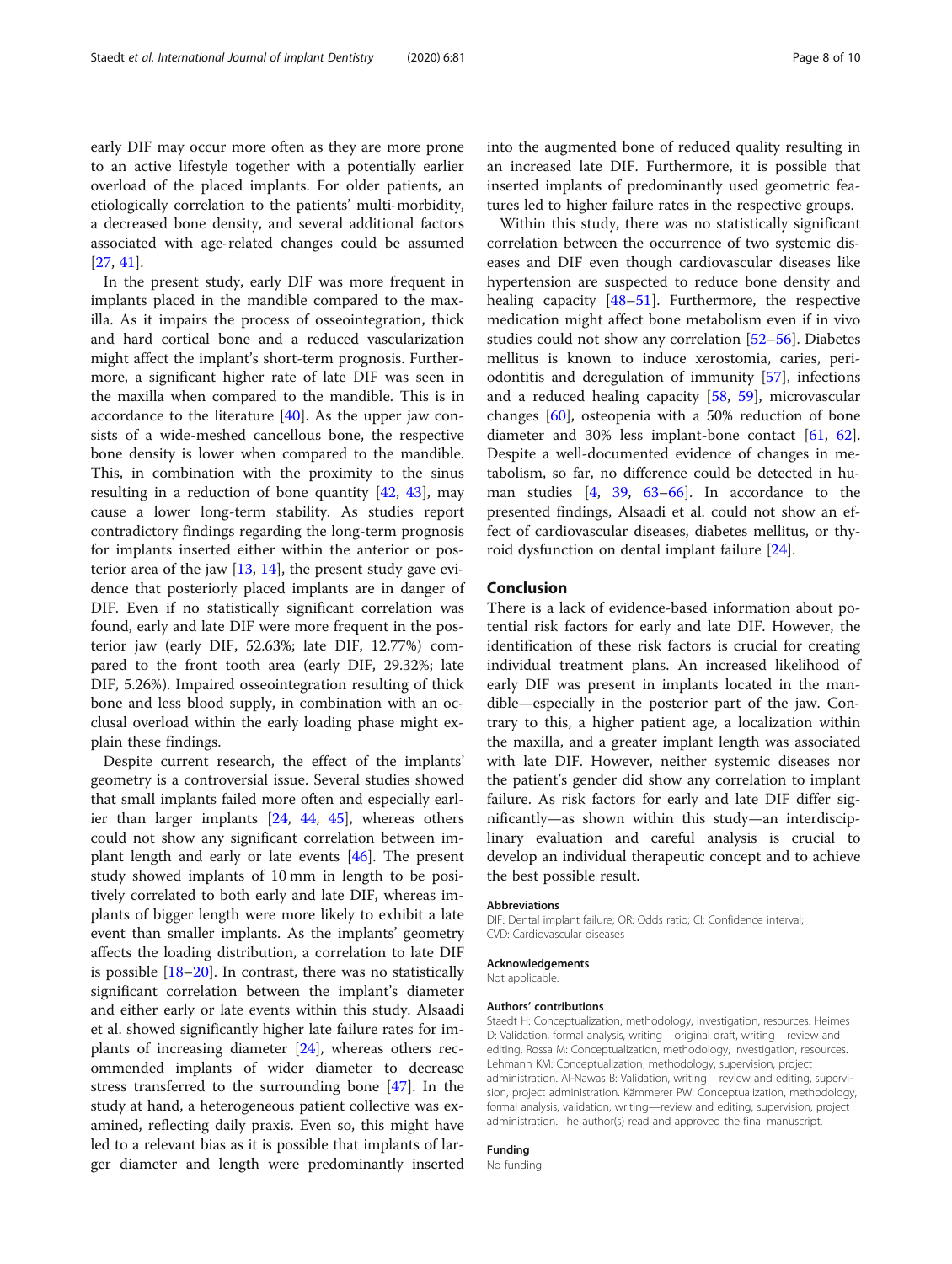#### <span id="page-8-0"></span>Availability of data and materials

The dataset supporting the conclusions of the article is included within the article and its additional files. The raw data analyzed during the current study is available from the corresponding author on reasonable request.

#### Ethics approval and consent to participate

The data was pseudonymized—therefore, no approval by the ethics commission was needed.

#### Consent for publication

Not applicable.

#### Competing interests

Henning Staedt, Martin Rossa, Karl Martin Lehmann, Bilal Al-nawas, Peer W. Kämmerer, and Diana Heimes declare that they have no competing interests.

#### Author details

<sup>1</sup> Private Practice and Department of Prosthodontics and Materials Science, University Medical Center Rostock, Strempelstraße 13, 18057 Rostock, Germany. <sup>2</sup>Private Practice, Dr. Rossa und Kollegen, Mundenheimer Str. 251, Ludwigshafen 67061, Germany. <sup>3</sup>Department of Prosthetic Dentistry, University Medical Center Mainz, Augustusplatz 2, 55131 Mainz, Germany. 4 Department of Oral and Maxillofacial Surgery, University Medical Center Mainz, Augustusplatz 2, 55131 Mainz, Germany.

#### Received: 21 April 2020 Accepted: 6 November 2020 Published online: 30 November 2020

#### References

- 1. Al-Nawas B, Kämmerer PW, Morbach T, Ladwein C, Wegener J, Wagner W. Ten-year retrospective follow-up study of the TiOblast dental implant. Clin Implant Dent Relat Res. 2012;14(1):127–34.
- Le Guehennec L, Soueidan A, Layrolle P, Amourig Y. Surface treatments of titanium dental implants for rapid osseointegration. Dent Mater. 2007;23(7): 844–54.
- 3. Weyant RJ, Burt BA. An assessment of survival rates and within-patient clustering of failures for endosseous oral implants. J Dent Res. 1993;72(1):2–8.
- 4. Peled M, Ardekian L, Tagger-Green N, Gutmacher Z, Machtei EE. Dental implants in patients with type 2 diabetes mellitus: a clinical study. Implant Dent. 2003;12(2):116–22.
- 5. Mohajerani H, Roozbayani R, Taherian S, Tabrizi R. The risk factors in early failure of dental implants: a retrospective study. J Dent (Shiraz). 2017;18(4): 298–303.
- 6. Esposito M, Hirsch JM, Lekholm U, Thomsen P. Biological factors contributing to failures of osseointegrated oral implants. (II). Etiopathogenesis. Eur J Oral Sci. 1998;106(3):721–64.
- 7. Raghavendra S, Wood MC, Taylor TD. Early wound healing around endosseous implants: a review of the literature. Int J Oral Maxillofac Implants. 2005;20(3):425–31.
- 8. de Jonge LT, Leeuwenburgh SC, Wolke JG, Jansen JA. Organic-inorganic surface modifications for titanium implant surfaces. Pharm Res. 2008;25(10): 2357–69.
- 9. Alsaadi G, Quirynen M, Komarek A, van Steenberghe D. Impact of local and systemic factors on the incidence of oral implant failures, up to abutment connection. J Clin Periodontol. 2007;34(7):610–7.
- 10. Esposito M, Thomsen P, Ericson LE, Lekholm U. Histopathologic observations on early oral implant failures. Int J Oral Maxillofac Implants. 1999;14(6):798–810.
- 11. Sakka S, Baroudi K, Nassani MZ. Factors associated with early and late failure of dental implants. J Investig Clin Dent. 2012;3(4):258–61.
- 12. Manor Y, Oubaid S, Mardinger O, Chaushu G, Nissan J. Characteristics of early versus late implant failure: a retrospective study. J Oral Maxillofac Surg. 2009;67(12):2649–52.
- 13. Jemt T. A retro-prospective effectiveness study on 3448 implant operations at one referral clinic: a multifactorial analysis. Part I: Clinical factors associated to early implant failures. Clin Implant Dent Relat Res. 2017;19(6): 980–8.
- 14. Lin G, Ye S, Liu F, He F. A retrospective study of 30,959 implants: risk factors associated with early and late implant loss. J Clin Periodontol. 2018;45(6): 733–43.
- 15. van Steenberghe D, Quirynen M, Molly L, Jacobs R. Impact of systemic diseases and medication on osseointegration. Periodontol 2000. 2003;33: 163–71.
- 16. el Askary AS, Meffert RM, Griffin T. Why do dental implants fail? Part II. Implant Dent. 1999;8(3):265–77.
- 17. el Askary AS, Meffert RM, Griffin T. Why do dental implants fail? Part I. Implant Dent. 1999;8(2):173–85.
- 18. van Steenberghe D, Lekholm U, Bolender C, Folmer T, Henry P, Herrmann I, et al. Applicability of osseointegrated oral implants in the rehabilitation of partial edentulism: a prospective multicenter study on 558 fixtures. Int J Oral Maxillofac Implants. 1990;5(3):272–81.
- 19. Lehmann KM, Kämmerer PW, Karbach J, Scheller H, Al-Nawas B, Wagner W. Long-term effect of overdenture bar design on peri-implant tissues. Int J Oral Maxillofac Implants. 2013;28(4):1126–31.
- 20. de Souza JG, Neto AR, Filho GS, Dalago HR, de Souza Junior JM, Bianchini MA. Impact of local and systemic factors on additional peri-implant bone loss. Quintessence Int. 2013;44(5):415–24.
- 21. Bass SL, Triplett RG. The effects of preoperative resorption and jaw anatomy on implant success. A report of 303 cases. Clin Oral Implants Res. 1991;2(4): 193–8.
- 22. Jaffin RA, Berman CL. The excessive loss of Branemark fixtures in type IV bone: a 5-year analysis. J Periodontol. 1991;62(1):2–4.
- 23. Holahan CM, Wiens JL, Weaver A, Assad D, Koka S. Relationship between systemic bone mineral density and local bone quality as effectors of dental implant survival. Clin Implant Dent Relat Res. 2011;13(1):29–33.
- 24. Alsaadi G, Quirynen M, Komarek A, van Steenberghe D. Impact of local and systemic factors on the incidence of late oral implant loss. Clin Oral Implants Res. 2008;19(7):670–6.
- 25. Tolstunov L. Dental implant success-failure analysis: a concept of implant vulnerability. Implant Dent. 2006;15(4):341–6.
- 26. Olmedo-Gaya MV, Manzano-Moreno FJ, Canaveral-Cavero E, de Dios Lunadel Castillo J, Vallecillo-Capilla M. Risk factors associated with early implant failure: a 5-year retrospective clinical study. J Prosthet Dent. 2016;115(2): 150–5.
- 27. Lee HJ, Kim YK, Park JY, Kim SG, Kim MJ, Yun PY. Short-term clinical retrospective study of implants in geriatric patients older than 70 years. Oral Surg Oral Med Oral Pathol Oral Radiol Endod. 2010;110(4):442–6.
- 28. van Steenberghe D, Jacobs R, Desnyder M, Maffei G, Quirynen M. The relative impact of local and endogenous patient-related factors on implant failure up to the abutment stage. Clin Oral Implants Res. 2002;13(6):617–22.
- 29. Mombelli A, Cionca N. Systemic diseases affecting osseointegration therapy. Clin Oral Implants Res. 2006;17(Suppl 2):97–103.
- 30. Tapered Self Thread Internal Hex Thread Implants: Hi-Tec Implants. 2019. [http://hitec-implants.com/Implant1.html.](http://hitec-implants.com/Implant1.html) Accessed 7 Aug 2019.
- 31. Cohen J. Statistical power analysis. Curr Dir Psychol Sci. 1992;1:98–101.
- 32. Nixon KC, Chen ST, Ivanovski S. A retrospective analysis of 1,000 consecutively placed implants in private practice. Aust Dent J. 2009;54(2): 123–9.
- 33. Quirynen M, De Soete M, van Steenberghe D. Infectious risks for oral implants: a review of the literature. Clin Oral Implants Res. 2002;13(1):1–19.
- 34. Chrcanovic BR, Kisch J, Albrektsson T, Wennerberg A. Factors influencing early dental implant failures. J Dent Res. 2016;95(9):995–1002.
- 35. Derks J, Hakansson J, Wennstrom JL, Tomasi C, Larsson M, Berglundh T. Effectiveness of implant therapy analyzed in a Swedish population: early and late implant loss. J Dent Res. 2015;94(3 Suppl):44S–51S.
- 36. Antoun H, Karouni M, Abitbol J, Zouiten O, Jemt T. A retrospective study on 1592 consecutively performed operations in one private referral clinic. Part I: early inflammation and early implant failures. Clin Implant Dent Relat Res. 2017;19(3):404–12.
- 37. Javed F, Ahmed HB, Crespi R, Romanos GE. Role of primary stability for successful osseointegration of dental implants: factors of influence and evaluation. Interv Med Appl Sci. 2013;5(4):162–7.
- 38. Dhaliwal JS, Albuquerque RF Jr, Murshed M, Feine JS. Osseointegration of standard and mini dental implants: a histomorphometric comparison. Int J Implant Dent. 2017;3(1):15.
- 39. Smith RA, Berger R, Dodson TB. Risk factors associated with dental implants in healthy and medically compromised patients. Int J Oral Maxillofac Implants. 1992;7(3):367–72.
- 40. Moy PK, Medina D, Shetty V, Aghaloo TL. Dental implant failure rates and associated risk factors. Int J Oral Maxillofac Implants. 2005;20(4):569–77.